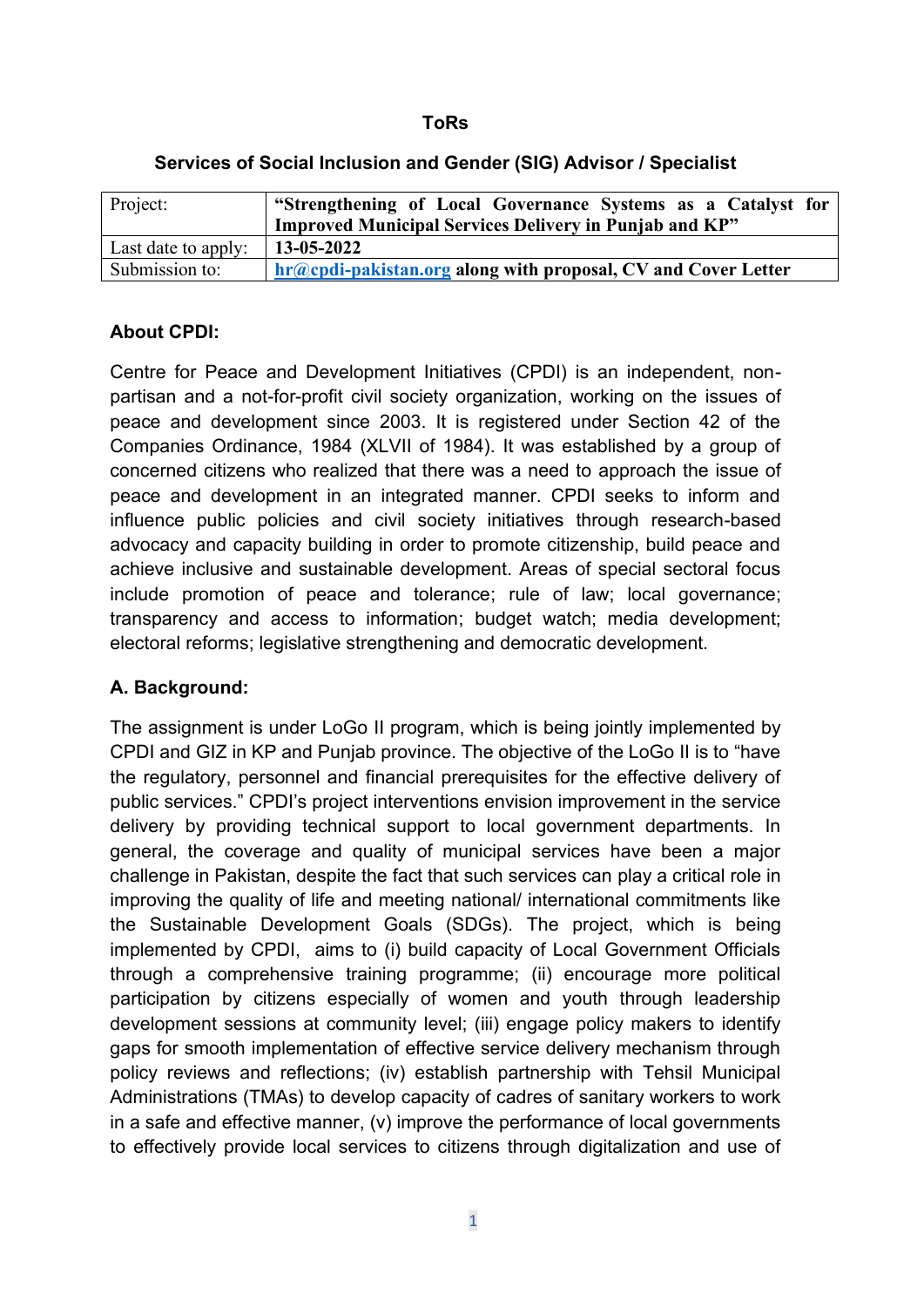ICTs; and (vi) study and key opportunities towards effective service delivery of municipalities.

# **B. Purpose, Scope and Methodology of the Assignment:**

The overall purpose of the assignment is to review research studies/ assignments produced under Strengthening Local Government Services and provide appropriate guidance to ensure that all project assignments take into account the gender and social inclusion considerations. The consultant will assist and advise CPDI project team and consultants on various assignments in analysing the roles and needs of women and men, vulnerable groups and addressing any gender inequalities so that women and men including girls and boys, as well as members of vulnerable groups, can equally access and participate in decision-making/ service-delivery mechanisms, and equally benefit from the resources, services, capacity building and other activities offered by Local Governments in Punjab and KP provinces. Furthermore, Gender and Social Inclusion Specialist is required to assess and analyses project deliverables through gender and social inclusion integration, and thus contributing to the strengthening of Local Government services in Punjab and KP. The consultant will work with project team and the pool of selected consultants to ensure incorporation of specific needs of women and men, as well as persons with disabilities, representatives of ethnic and religious minority communities in already awarded tasks. SIG Specialist will guide pool of consultants to carry out different research studies, modules development, capacity building initiatives and E- learning management framework to track gender equality and social inclusion results and assess potential gender and social impacts by developing gender markers. Moreover, s/he will be responsible for a genderresponsive and socially inclusive video documentary at the end of the project and adding GIS chapter in project completion report.

More concisely, the consultant shall perform the following tasks and responsibilities:

- Promote and facilitate the process mainstreaming of gender and social inclusion issues in all project initiatives;
- Review and help in improving CPDI policies and oversight mechanisms in relation to the project implementation;
- Ensure gender and social inclusion in project sub-activities including implementation;
- Develop guidelines, including a checklist/ gender markers for consultants in mainstreaming gender and social equality into all project reports, research studies and training modules and other deliverables;
- Assist in developing SMART indicators to monitor the gender inclusion, diversity and social inclusion of project supported initiatives and awarded consultancy services;
- Assess and identify potential gender-differentiated impacts as well as diversity and social equality aspects of identified project initiatives;
- Review the project sub-activities and gauge the impact of intended results on power dynamics, diversity, social inclusion and gender equality;